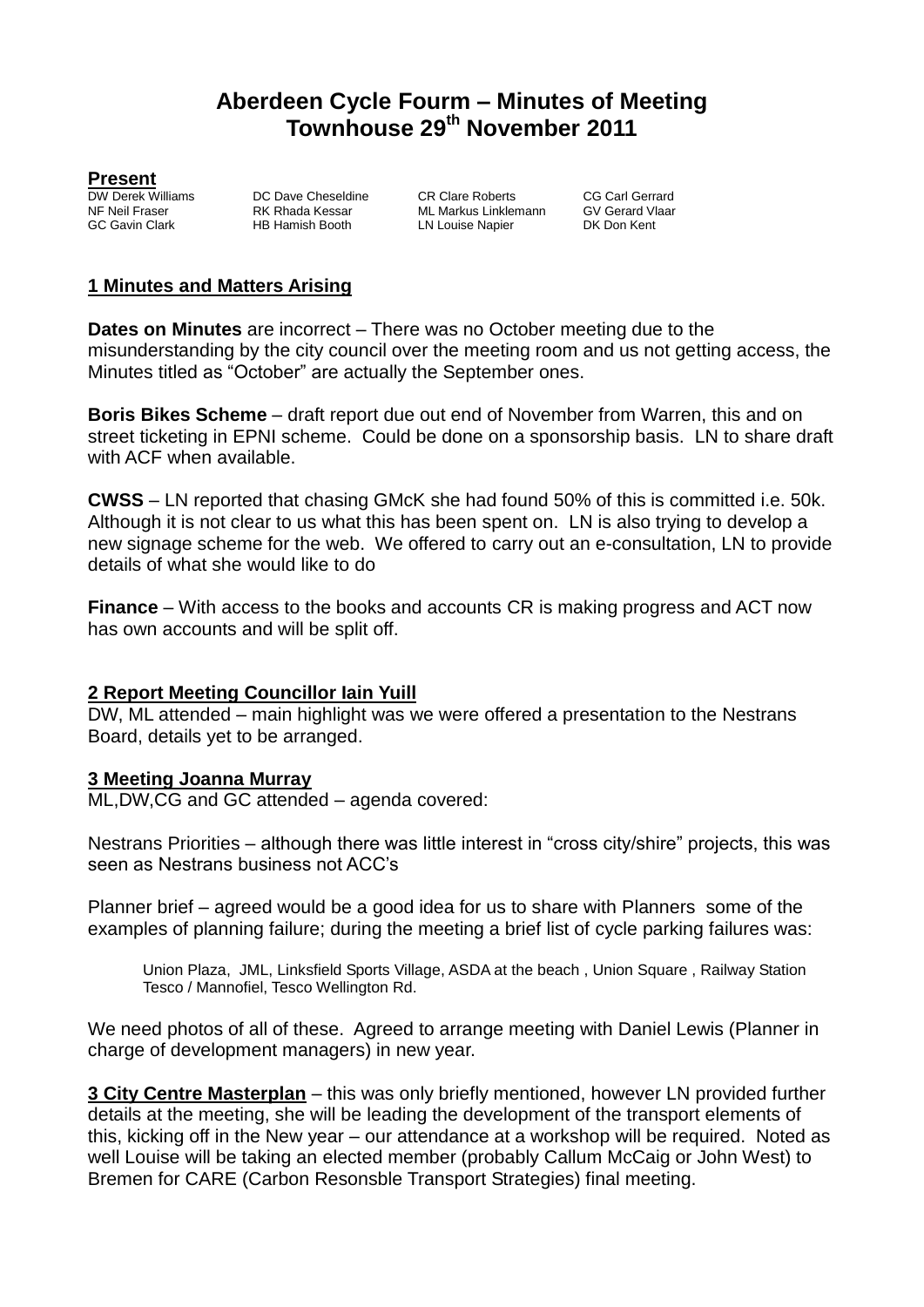**4 Strategic Transport Fund** – Our comments on this are now available on the web perhaps unsurprisingly cycling is not included. <http://www.aberdeencycleforum.org.uk/index.php?pf=consultations.php>

#### **5 More one Way Streets (Marischal St.) [\[map\]](http://maps.google.co.uk/?ll=57.147227,-2.091613&spn=0.00282,0.005622&t=m&z=18&vpsrc=6)**

The proposal from officers to make this a one way street to improve parking in the city centre was rejected at committee (although not for cycling reasons).

## **6 AOB**

**Secretary Role** - CG reported that due to forthcoming commitments he will have very limited ACF time from April 2012 and intends to stand down as secretary at the April AGM, in the absence of a webmaster he will continue in a "remote" role doing this.

**ACTION** – Job description to be written and circulated, agreed we should start looking for candidates now with the objective of approaching the AGM with a preferred candidate.

**A96 Park and Ride in Dyce –** LN presented ACC's plans for this, which had previously received some comments from CG and DW. The plans show lockers, but everyone was in agreement there was a need for additional covered Sheffield stands.

**UCAN event on 2nd September 2012** – ACC (LN) has been approached by the charity Ucan with the desire to run a mass participation event in Aberdeen, proposal includes closing Union Street. We are supportive but unconvinced as to if councillors would approve such a bold cycling event.

**Scotrail Consultation -** The current ScotRail Franchise ends in November 2014, however next year Transport Scotland will commence the public consultation and associated tender process, read more here:

<http://www.spokes.org.uk/wordpress/2011/11/future-of-bike-rail-in-scotland/>

**Dave Lindsey** – Dave's sudden death on 19<sup>th</sup> November was a shock to all, DW has prepared an appreciation for the web pages, see: <http://www.aberdeencycleforum.org.uk/?pf=news.php&nid=137>

Funeral will be 1<sup>st</sup> December 14:30 at Kings College Chapel, all welcome.

## **Noted on the Web**

Facebook / love hate my bike... <http://www.facebook.com/lovehatemybike>

ACF gets a Rant on the AberdeenCars Blog (we will forget the copyright infringement on this occasion) and no one takes it seriously anyway! <http://aberdeencars.blogspot.com/2011/11/we-call-on-quislings-to-consolidate.html>

Next Meeting. For operational reasons this will not be "early" as is the norm – it will be: